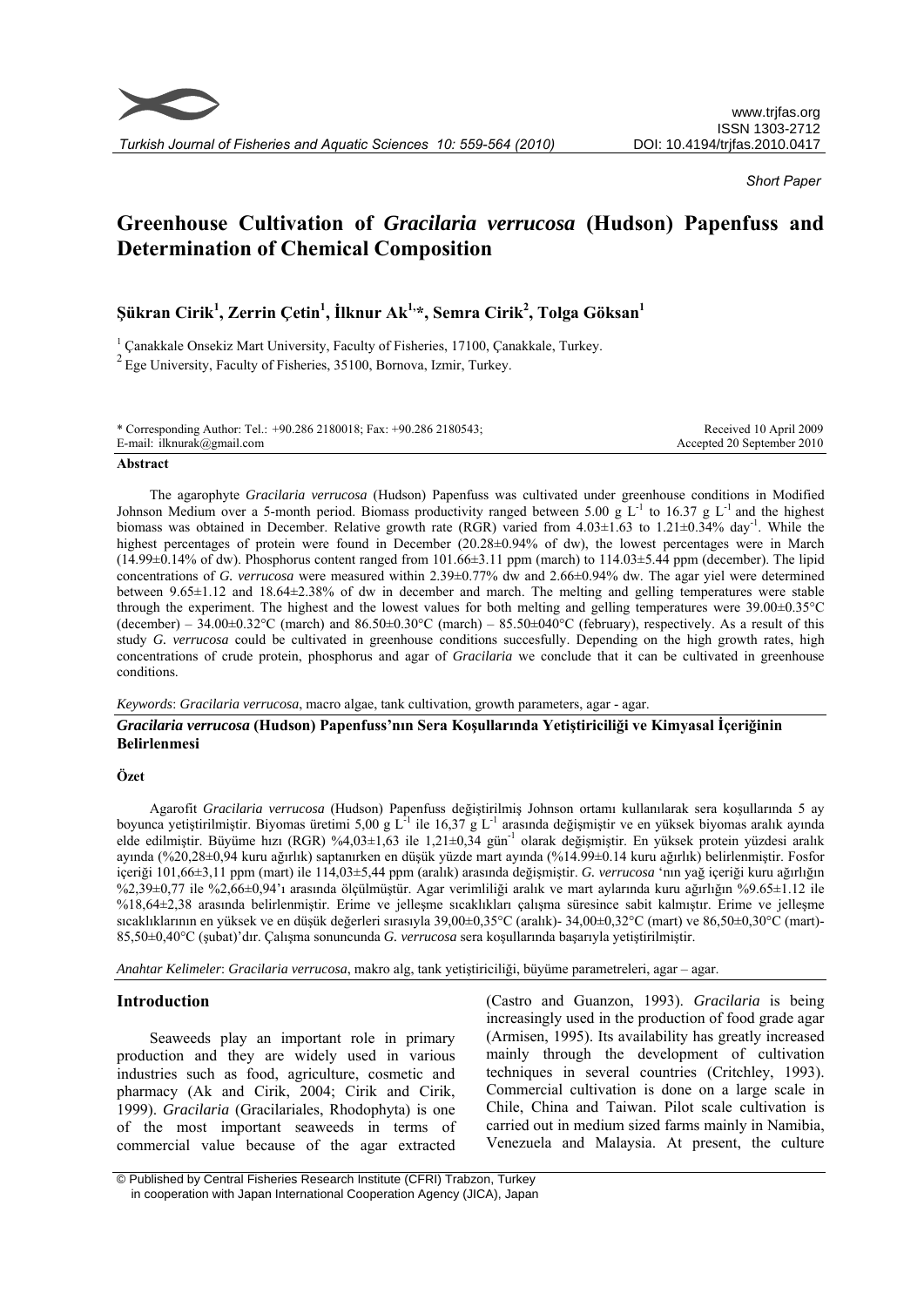methods for *Gracilaria* rely on vegetative fragments (Uriostequi and Robledo, 1999). Previous studies also mentioned that *Gracilaria* can be cultivated in outdoor systems (Hanisak, 1982, 1987, 1990; Hanisak and Ryther, 1984; Cirik and Cirik, 1999) and the biomass is used in food or bio fuel industries (Hanisak, 1982, 1987; Hanisak and Ryhter, 1984). Biomass yield changes depending on the cultivation methods. Water temperature, salinity, light intensity, nutrients, water exchange and mixing are also the most important factors affecting seaweed biomass (Agadi, 1983; Castro and Guanzon, 1993; Neori *et al*., 2000; Cirik *et al*., 2006). The growth of this species was found to be both eurythermal, with growth over the temperature range of 12-36°C and euryhaline with growth over the salinity range of 6-42‰ (Cirik and Cirik, 1999; Turan *et al*., 2006; Cirik *et al*., 2006). Optimum production was determined at pH 8 (DeBusk and Ryther, 1984). In cultures, if the nutrient level is limited at the beginning, then algal growth starts to diminish. Hanisak (1990) showed that addition of nutrients twice a week into the culture vessels can be effective as much as daily addition of nutrients. Periodic nutrient introduction also prevents the cultures from epiphyte growth and algal blooms. In addition, *Gracilaria* species needs large amounts of aeration of sufficient intensity to keep the seaweed in suspension and to rotate in the water. Knowledge of proximate composition of seaweed is both important for the assessment of nutritional value to marine herbivores (Hawkins and Hartnoll, 1983), and for the evaluation of potential sources of protein, carbohydrate and lipid for commercial use (Chapman and Chapman, 1980) or for possible human consumption (Abott, 1988). Proximate composition and agar content of *Gracilaria* vary according to culture techniques, and it was shown that there is a positive correlation between protein content and nitrogen availability (Marinho-Soriano and Bourret, 2005).

*G. verrucosa* is naturally found in Turkish coastal waters, but cultivation studies on this alga are limited (Cirik *et al*., 2006). Ak and Cirik (2004) determined the abundance of *G. gracilis* between 0.7 kg ww.m<sup>-2</sup> and 7.7 kg ww.m<sup>-2</sup> in Izmir Bay from April 2001 to July 2002. The potential for over harvesting of wild stocks in a looming and farming of *Gracilaria* is therefore desirable supplement production from natural stocks.

Aim of this study is to determine growth rate, proximate composition and agar content of *Gracilaria verrucosa* under greenhouse conditions.

## **Materials and Methods**

#### **Seaweed Material**

*Gracilaria verrucosa* (Hudson) Papenfuss fragments were collected in İzmir Bay (38°45´N, 27°05´E), Turkey. Collected seaweeds were transported to the greenhouse, washed with seawater and the epiphytes were cleaned. The fragments were maintained for four weeks in the greenhouse conditions in aerated 100 L seawater.

#### **Experimental Design**

The study was conducted in ellipsoidal polyester tanks having 50 cm width, 100 cm length and 40 cm depth. The tanks containing 50 L enriched seawater were placed in the greenhouse in Dardanos Campus of Çanakkale Onsekiz Mart University, Turkey, from November 2007 to March 2008. In order to avoid growth limitation, biomass density was kept approximately at 5 g wet weight (ww) per liter throughout the culture period (Vergara *et al*., 1993; Hanisak, 1987). During the experiments, the water exchange level was kept very low (1 volume per week). Modified Johnson Medium (MJM) was applied in the tanks weekly (Johnson *et al*., 1968).

#### **Environmental Parameters**

During the study period, the environmental parameters such as water temperature, salinity and light intensity were recorded weekly. Water temperature was measured by a hand help thermometer and salinity was determined by a hand reflactometer (Nippon, Japan). Light intensity was measured with a LI-250 a light meter (Li-Cor, USA).

## **Growth Estimation**

During the experiments, wet weight of *G. verrucosa* was measured weekly with a digital balance (Kern 440-49N) weekly. Before the biomass was weighed, the fresh *G. verrucosa* was covered by a paper towel to remove the excess water from the surface. The mean relative growth rate (RGR), expressed as  $%$  day<sup>-1</sup>, was calculated according to the exponential model

$$
RGR{=}[{\it ln}\ (N_2/N_1)/(t_2{-}t_1)^{*}100]
$$

where  $N_2$  and  $N_1$  are wet weights at times  $t_2$  and  $t_1$ . According to growth rates, fragments were harvested at  $50<sup>th</sup>$  (December),  $90<sup>th</sup>$  (February) and  $140<sup>th</sup>$  (March) days of experiment.

#### **Proximate Analysis**

*G. verrucosa* fragments were analyzed for proximate composition according to AOAC (2002). Samplings were done in December (Day  $50<sup>th</sup>$ ), February (Day  $90^{th}$ ) and March (Day  $140^{th}$ ) when RGRs were starting to decrease. Moisture was determined in an oven at 105°C while the ignition of samples for ash determination was carried out in a muffle furnace at 550°C overnight for 12 h. Crude protein and total lipid values were determined found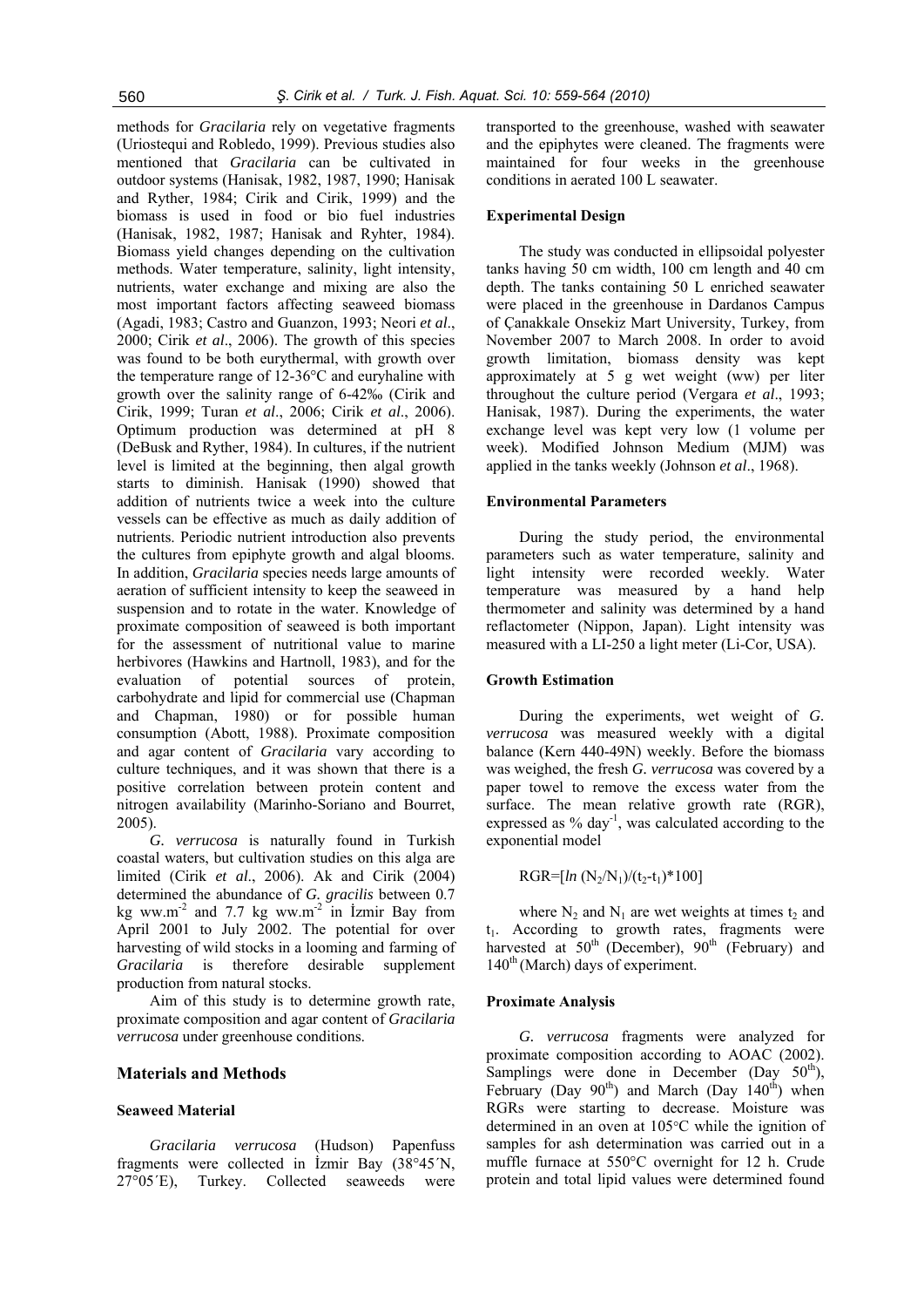using the Kjeldahl and Folch methods respectively (AOAC, 2002; Falch, 1957).

## **Agar Extraction and Gel Properties**

The agar extraction was performed according to the method described by İlyas (1989). Each dried sample was grounded and homogenized well before use. 10 g of dw (dried weight) algae was added to 200 mL of distilled water in an Erlenmeyer flask and heated for 6 h at 90°C in a shaker. The extract was pre-filtered through plankton net (125  $\mu$ ). The residue was centrifuged at 3,000 rpm for 3 min. The extract was allowed to gel at room temperature and then placed in freezer (-20°C) overnight. The frozen gel was thawed, washed with distilled water and dried for 24 h at 60°C. The agar yield was calculated as the percentage of dry matter. Melting and gelling temperatures were determined according to Young and Percival (1974).

## **Statistical Analysis**

Growth, proximate and agar contents were statistically analyzed using ANOVA. The data was then analyzed using Tukey's multiple comparison of means. Data was tested for homogenous variance using Cochran's test (Zar, 1999).

#### **Results**

Water temperature in tanks ranged from 11.80±2.11°C (December) to 17.90±3.10°C (March). The minimum and the maximum salinity values were 38.13±3.44‰ (October) and 40.25±0.68‰ (January). Levels of pH were stable throughout the experiment and ranged  $8.03\pm0.24-8.44\pm0.12$ . Average daily light intensities in greenhouse were found to be 469±92 µmol photon  $m^{-2}$  s<sup>-1</sup> in January and 946±143 µmol photon  $m^2 s^{-1}$  in March (Table 1).

#### **Biomass Yield and Relative Growth Rates**

Biomass gain and relative growth rates (RGRs) of *G. verrucosa* cultivated under greenhouse conditions were shown in Figure 1. Biomass production varied from 5.00 g  $L^{-1}$  to 16.37 g  $L^{-1}$  over the cultivation period. The highest RGR was calculated in December  $(4.03\pm1.63)$  % day<sup>-1</sup>) and the lowest RGR was obtained in March (1.21±0.34 %  $day^{-1}$ ). During the experiment, average RGR was recorded as  $2.46 \pm 1.70$  % day<sup>-1</sup>.

#### **Proximate Analysis**

Mean changes in proximate values were shown in Table 2. Mean protein content ranged from

Months Temperature (°C) Salinity (‰) pH Light Intensity ( $\mu$ mol photon/m<sup>2</sup>/s) October 15.10±3.11 (12.40–18.50) 38.13±3.44 (32.50–41.50) 8.44±0.12  $(8.31 - 8.63)$ 595±112 (467–635) December 11.80±2.11  $(8.50 - 14.50)$ 39.50±1.09 (38.00–41.5) 8.37±0.23  $(8.07 - 8.56)$ 469±92 (432–567) January 12.50±2.00 (9.00–14.50) 40.25±0.68 (39.50–41.50) 8.03±0.24 (7.98–8.32) 515±132 (467–732) February 16.50±3.21 (13.00–21.00) 39.69±0.92 (38.00–41.00) 8.38±0.26  $(8.11 - 8.61)$ 719±129 (634–893) March 17.90 $\pm$ 3.10  $(12.00 - 22.00)$ 39.19±4.19 (30.50–39.50)  $8.42\pm0.12$  $(8.29 - 8.56)$ 946±143 (789–1032)

**Table 1.** Water quality parameters measured during the cultivation of *G. verrucosa* in the greenhouse conditions (mean ± SD and minimum - maximum, n=25)



**Figure 1.** Mean Relative growth rates and wet weight (±SD) of *Gracilaria verrucosa* grown in greenhouse conditions (n=3).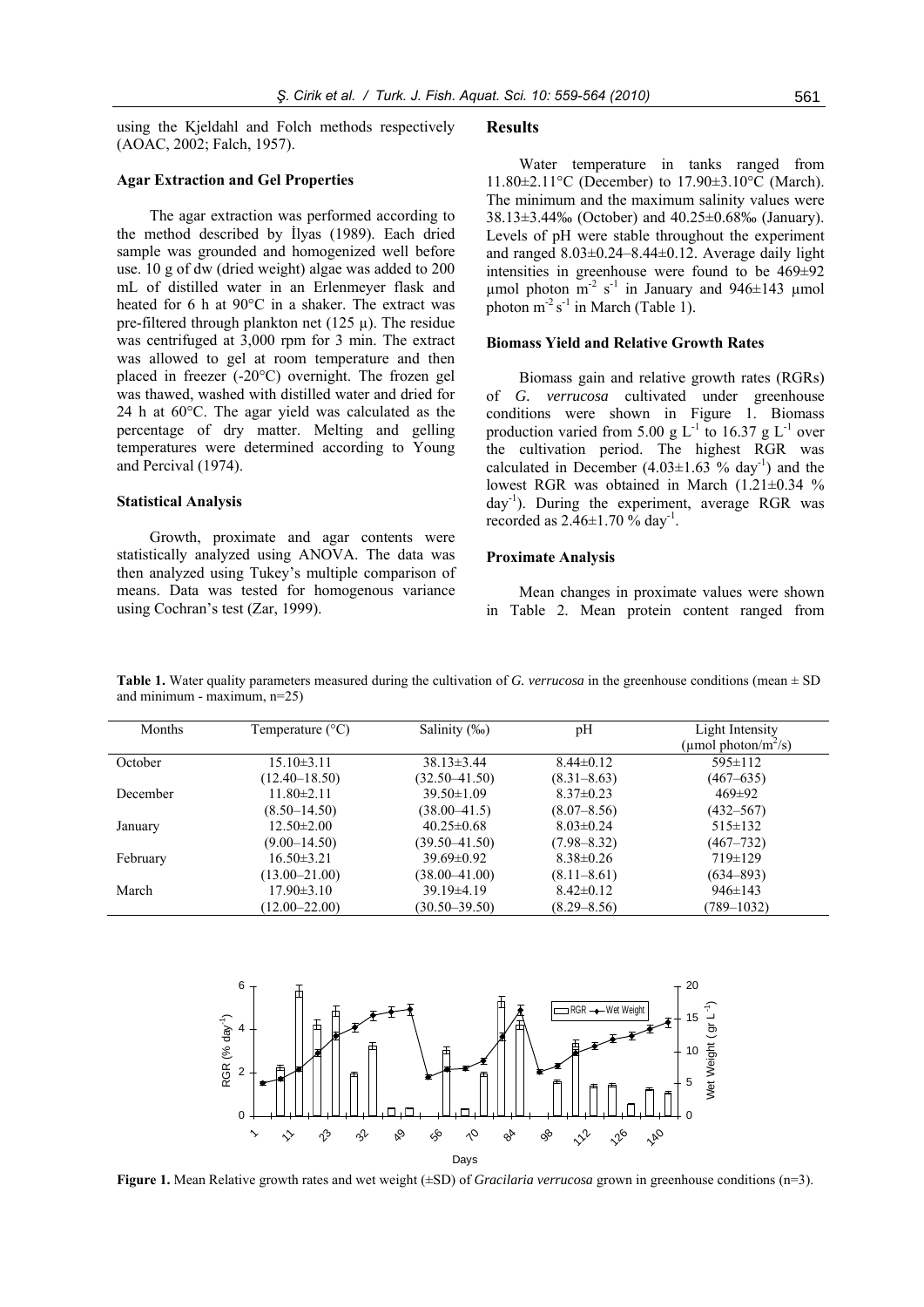|            | Months                      |                                 | <b>ANOVA</b>                |        |           |
|------------|-----------------------------|---------------------------------|-----------------------------|--------|-----------|
|            | December                    | February                        | March                       | F      | Prob.     |
| Protein    | $20.28^{\circ}$ ±0.94       | $17.22^b \pm 0.32$              | $14.99^{\circ} \pm 0.14$    | 63.13  | < 0.001   |
|            | $(19.34 - 21.22)$           | $(16.9 - 17.54)$                | $(14.85 - 15.13)$           |        |           |
| Phosphorus | $114.03^{\circ}$ ± 5.44     | $111.32^{ab}$ ±4.56             | $101.66^{\rm b} \pm 3.11$   | 6.34   | < 0.05    |
|            | $(108.59 - 119.47)$         | $(106.76 - 115.88)$             | $(98.55 - 104.77)$          |        |           |
| Lipid      | $2.66^{\circ}$ ± 0.94       | $2.39^{\text{ a}}\pm 0.77$      | $2.63^{\text{a}}\pm 0.34$   | 0.12   | <b>NS</b> |
|            | $(1.72 - 3.60)$             | $(1.62 - 3.16)$                 | $(2.29 - 2.97)$             |        |           |
| Moisture   | $11.71^{\text{a}} \pm 0.23$ | $11.59^{\text{a}}\pm 0.43$      | $10.90^{\text{ a}}\pm 0.55$ | 3.18   | <b>NS</b> |
|            | $(11.48 - 11.94)$           | $(11.16 - 12.02)$               | $(10.35 - 11.45)$           |        |           |
| Ash        | $12.08a\pm0.11$             | $11.25$ <sup>a</sup> $\pm$ 0.58 | $12.14^{a} \pm 0.78$        | 2.33   | <b>NS</b> |
|            | $(11.97 - 12.19)$           | $(10.67 - 11.83)$               | $(11.36 - 12.92)$           |        |           |
| Agar       | $9.65^{\rm b}$ ± 1.12       | $16.79^{\mathrm{a}}\pm2.01$     | $18.64^a \pm 2.38$          | 19.32  | < 0.05    |
|            | $(8.65 - 10.65)$            | $(14.78 - 18.78)$               | $(16.30 - 20.99)$           |        |           |
| Gelling    | $39.00^a \pm 0.35$          | $36.00^{b} \pm 0.20$            | $34.00^{\circ} \pm 0.32$    | 215.18 | < 0.001   |
|            | $(38.65 - 39.35)$           | $(35.80 - 36.20)$               | $(33.68 - 34.32)$           |        |           |
| Melting    | $86.00^{ab} \pm 0.32$       | $85.50^{b} \pm 0.40$            | $86.50^{\circ} \pm 0.30$    | 6.38   | < 0.05    |
|            | $(85.68 - 86.32)$           | $(85.10 - 85.90)$               | $(86.20 - 86.80)$           |        |           |

**Table 2**. Proximate contents and agar properties of *G. verrucosa* (mean ±SD, minimum - maximum, n=5)

NS indicates, non significant at 5% level.

14.99±0.14% in March to 20.28±0.94% in December. There was a significant difference  $(P<0.05)$  within the months. Also phosphorus content (ranging from 101.66±3.11 to 114.03±5.44 ppm) was significantly different within the months (P<0.05). The highest and the lowest lipid contents were observed in December  $(2.66\pm0.94\%)$  and in February  $(2.39\pm0.77\%)$ , respectively.

No significant difference was noted on the lipid contents (P>0.05). The moisture content of *Gracilaria* varied from  $10.9 \pm 0.55$  to  $11.71 \pm 0.23$ %. While the highest ash content was 12.08±0.11% in December, the lowest ash content was 11.25±0.58% in February. There was no significant difference on the moisture and ash contents between the months (P>0.05).

#### **Agar**

The agar yield from three harvest periods ranged between 9.65±1.12% (December) and 18.64±2.38% (March) of dry weight. Agar yield of *G. verrucosa* varied significantly between the months (P<0.05). It was noticed that agar content decreased when protein content increased. The agar yield was also correlated negatively with gelling temperature. The highest and the lowest values of melting temperatures were 39.00±0.35°C (December) – 34.00±0.32°C (March). Maximum gelling temperature was obtained as 86.50±0.30°C (March) and minimum gelling temperature was measured as 85.50±0.40°C (February). There was a significant difference on the melting and gelling temperatures within months (P<0.05) (Table 2).

## **Discussion**

#### **Algal Growth**

The highest RGRs observed in this study were

also similar to RGRs reported by other investigators for other species of *Gracilaria* (Critchley, 1993; Halling *et al*., 2005). Hanisak (1987) reported that optimum light intensity for *G. tikvahiae* was about 100  $\mu$ Em<sup>-2</sup> s<sup>-1</sup> and RGR was limited by light intensity. In seaweeds, nitrogen concentration in tissue was influenced by light intensity (Lapointe and Duke, 1984; Shivji, 1985). Increasing light intensity causes crude protein contents to decrease (Lapointe and Duke, 1984). *Gracilaria* grows well in October – July when the water temperature range between 10 to 20°C (Cirik *et al*., 2006; Turan *et al*., 2006). According to Cirik *et al*. (2006) and Turan *et al*. (2006), *G. verrucosa* grows better below 20°C, and our study agrees with the findings of these studies. It was found that that *G. verrucosa* can tolerate changes in salinity and pH levels. Optimum production was determined at 42‰ salinity (Cirik and Cirik, 1999; Turan *et al*., 2006) and at pH 8 (DeBusk and Ryther, 1984). In our experiment, there was significant effect of salinity on RGR, but there was no significant affect of pH on RGR.

## **Proximate Contents**

In the study of Marinho-Soriano and Bourret (2005), a positive correlation was found between protein and nitrogen contents, and negative correlation was found between temperature and salinity. Briggs and Smith, (1993) point out that the protein content for most *Gracilaria* species is between 7–13% where as Marrion *et al*. (2005) and Ova-Kaykac, (2007) found 19.13% and 27.38%. Our study shows likeness with the results of Marrion *et al*. (2005) and Ova-Kaykac (2007). Furthermore, the mean of crude protein content (c.a. 20.28±0.94%) recorded was higher than the concentrations found in higher plants (Norziah and Ching, 2000).

Most studies on *Gracilaria* nutrient content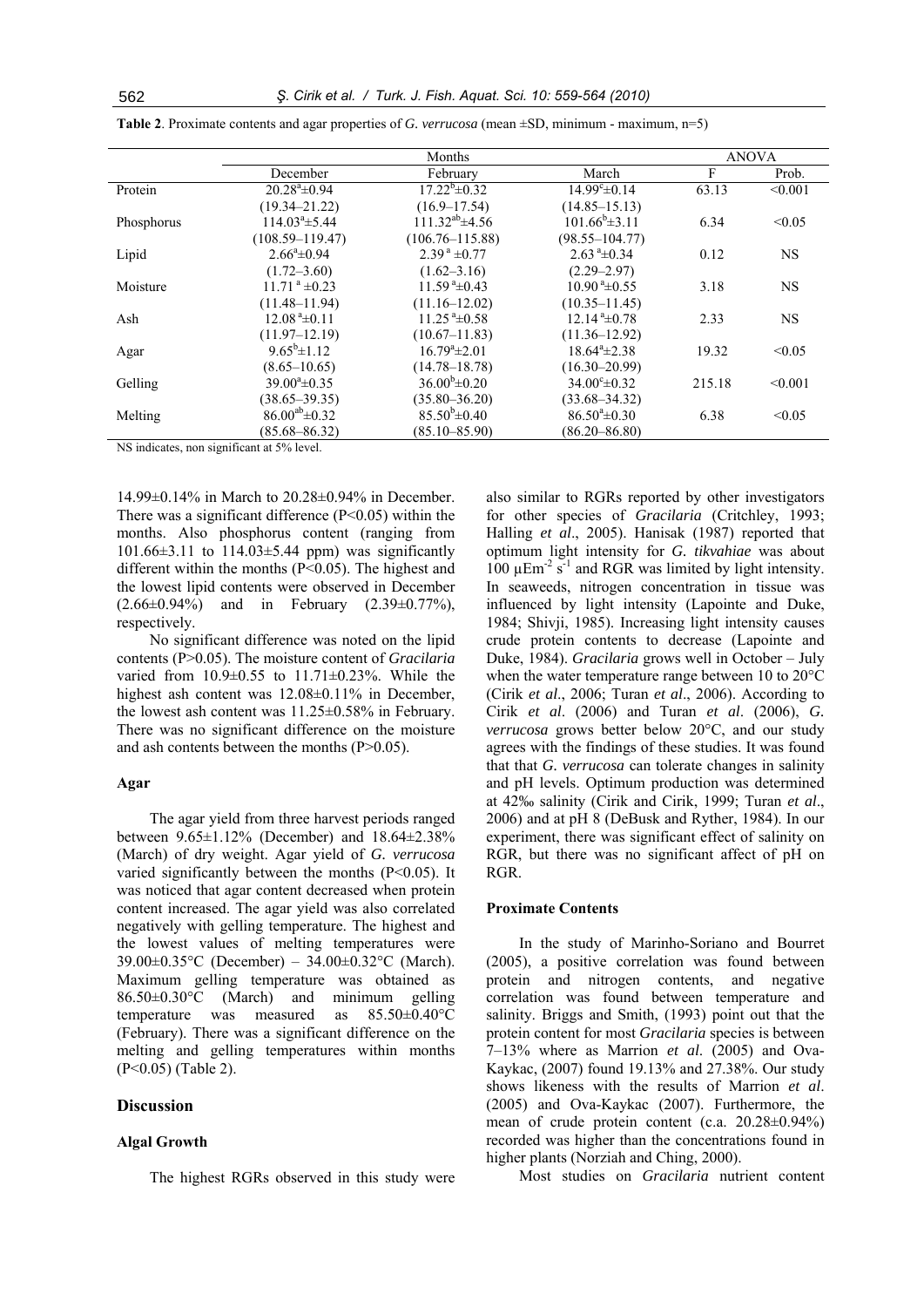concentrate on nitrogen, making it difficult to compare our phosphorus values with others. Phosphorus contents varied between 101.66±3.11 ppm and 114.03±5.44 ppm and significant differences were found among the harvest periods  $(P<0.005)$ . Ilyas (1989) determined that *G. verrucosa*'s phosphorus contents vary between 138.45 ppm (June) and 65.56 ppm (September); and this shows similarities to our values.

In general, seaweeds exhibit low lipid contents (Dawes, 1998). In fact, in comparison to other proximate constituents, lipid contents were the smallest component observed for the species studied. Mabeau and Fleurence (1993) and Norziah and Ching (2000) reported that total lipid content of seaweed changes between 1% and 3%. In our study, lipid contents ranged from  $2.39\pm0.77\%$  to  $2.66\pm0.94$  and there were no significant differences among harvest periods (P>0.05). Also, these findings agree with previous studies.

Moisture content of *G. verrucosa* ranged from 10.90±0.55% to 11.71±0.23% and there were no significant differences within harvest periods. Marinho-Soriano *et al*. (2006) determined the moisture content of *G. cervicornis* as 14.66±1.78%. Also, Ova-Kaykaç (2007) stated the content of *G. verrucosa* varying between 11.73±0.62% (summer) and  $10.67\pm1.65\%$  (autumn). Our results are in agreement with these previous studies.

Ash content of algae differs according to the species and seasons. According to the Marinho-Soriano *et al*. (2006), the maximum percentage of ash contents was 7.72% for *G. cervicornis*. Ova-Kaykac (2007) reported the minimum value as  $19.13\pm0.23\%$ (summer) and the maximum value as  $28.71\pm0.71\%$ (winter). In this experiment, ash content varied between 11.25±0.58% and 12.14±0.78% and there were no significant differences between harvest periods (P>0.05). Our results reveal the ash contents of *G. verrucosa* collected from the nature differ from *G. verrucosa* cultivated.

## **Agar Contents**

Agar yields fluctuate between 6% and 71%, while 20% being common for agarophytes (Whyte and Englar, 1980; Ilyas, 1989). In other studies, agar yields of *Gracilaria* were reported to be 30.0–34.8% dw (Marinho-Soriano, 2001), and 19.0–30.0% dw (Marinho-Soriano and Bourret, 2003). Higher yields of agar from *G. chilensis* were found by Matsuhiro and Urzúa (1990) who reported up to 43% of dw. The highest yield and the strongest gels of agar contents were found to coincide with a period of low nutrients and slow down in growth (Dawes, 1987). Maximum agar yield was obtained as 18.64±2.38% dw in March, when RGR was the lowest  $(1.21 \pm 0.34 \text{ day}^{-1} \%)$ . This figure is comparable to the results of Dawes (1987). *Gracilaria* is a source of phycoccolloid agar and a number of studies have determined yields, gelling and

melting temperatures. Because of great variation in culture methods, it is difficult to make specific comparisons among the studies. Gelling temperature was found 37-48°C for *G. gracilis* and 34-46°C for *G. bursa-pastoris* (Marino-Soriano and Bourret, 2003). According to the Marinho-Soriano and Bourret (2005) the minimum and the maximum gelling temperature of *G. dura* was 38°C and 43°C. In our study, gelling temperature ranged from  $34.00\pm0.02$ °C to 39.00±0.35°C and there were significant differences among harvest periods (P>0.05). Meena *et al*. (2006) reported that melting temperature is 82°C for *G. crassa* and 76°C for *G. edulis.* Our results for melting temperature were between 85.50±0.40°C and 86.50°C and there were significant differences among the harvest periods (P<0.005). Our results are higher than previous studies and these differences come from different *Gracilaria* species.

In this study, *G. verrucosa* was cultivated in greenhouse conditions and analyzed for its proximate composition and agar yield. Depend on the high growth rates, percentage of crude protein, phosphorus and agar, *Gracilaria* can be cultivated in greenhouse conditions.

## **Acknowledgements**

This project was financed by The Council of Scientific Research Projects of Çanakkale Onsekiz Mart University, Project no: 2007/24.

#### **References**

- Abott, I.A. 1988. Food and food products from algae. In: C.A. Lembi, J.R.Waaland (Eds.), Algae and Human Affairs. Cambridge Univ. Press., Cambridge: 135- 147.
- Agadi, V.V. 1983. Intertidal ecology of marine algae along Anjuna coast, Goa. Seaweed Res. Utiln., 6: 27 -30.
- Ak, I. and Cirik, S. 2004. Distribution of *Gracilaria verrucosa* (Hudson) Papenfuss (Rhodophyta) in Izmir Bay (Eastern Aegean Sea). Pakistan Journal of Biological Sciences, 7: 2022-2023.
- Armisen, R. 1995. World-wide use and importance of *Gracilaria*. J. Appl. Phycol., 7: 23-243.
- AOAC, 2002. Official method of analysis  $(17<sup>th</sup>$  Eds.). Gaithersburg, Maryland; Association of Official Analytical Chemists. USA, 1298 pp.
- Briggs, M.R.P. and Smith, S.J.F. 1993. Macroalgae in aquaculture: An overview and their possible roles in shrimp culture. Proceedings conference on marine biotechnology in the Asia Pacific, Bangkok: 137-143.
- Castro, T.R. and Guanzon, Jr.N.G. 1993. Growth of *Gracilaria* sp. (Gracilariales, Rhodophyta) in brackish water ponds at different stocking densities. The Israeli Journal of Aquaculture. Bamidgeh, 45: 89-94.
- Chapman, V.J. and Chapman, D.J. 1980. Seaweeds and Their Uses. Chapman and Hall, London, 334 pp.
- Cirik, Ş. and Cirik, S. 1999. Aquatic Plants (ecology, biology and culture techniques of marine plants) Ege University Fisheries Faculty Periodicals. Bornova, İzmir, 58: 135-155.